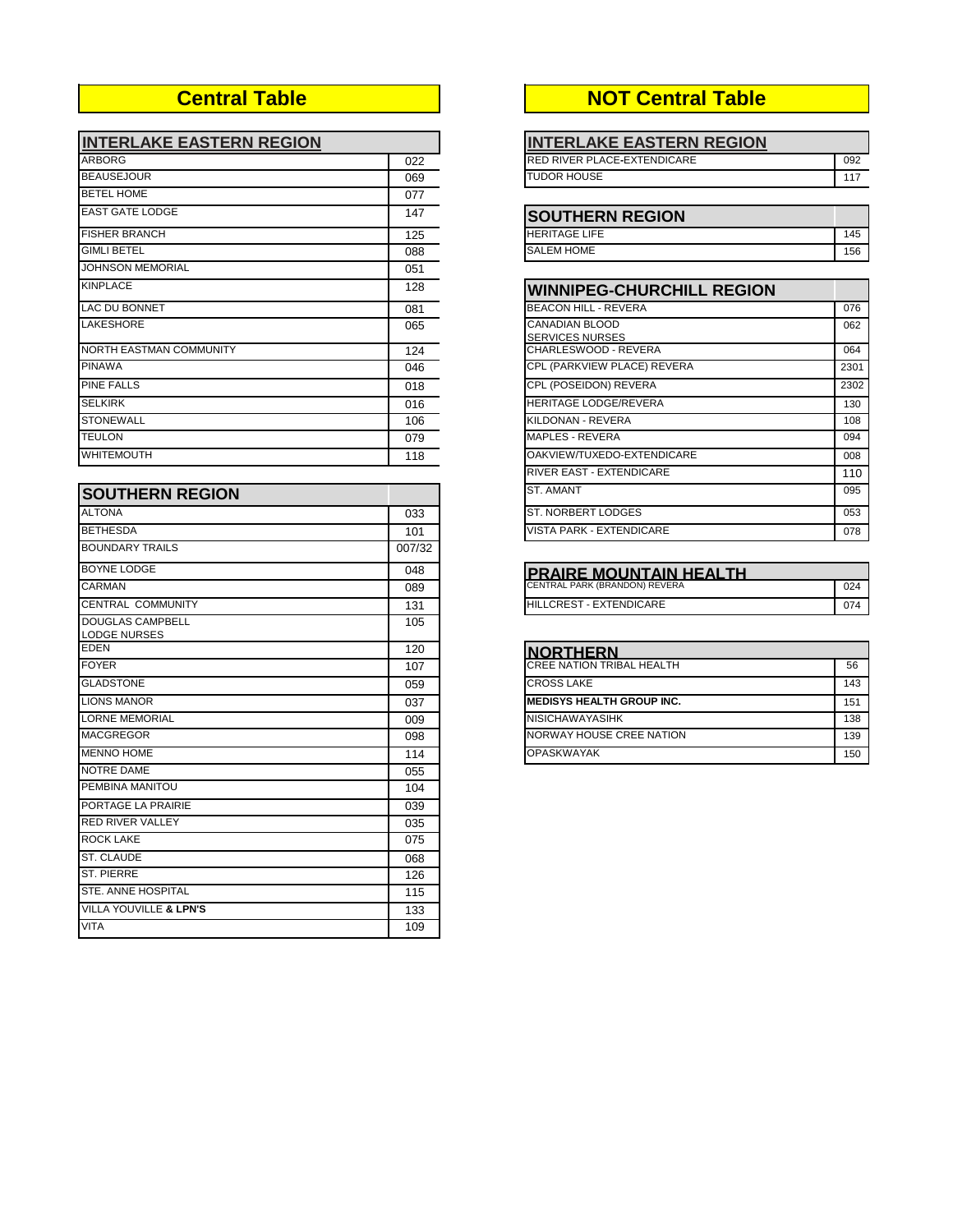| <b>WINNIPEG-CHURCHILL REGION</b>          |         |
|-------------------------------------------|---------|
| <b>ADOLESCENT TREATMENT CNTR</b>          | 153     |
| <b>BETHANIA</b>                           | 103     |
| <b>CENTRE DE SANTE</b>                    | 141/142 |
| <b>CHURCHILL NURSES WORKSITE</b>          | 67      |
| CONCORDIA                                 | 027     |
| <b>CONVALESCENT HOME</b>                  | 013     |
| DCM (PEMBINA PLACE)                       | 060     |
| <b>DEER LODGE</b>                         | 157     |
| DONWOOD MANOR                             | 155     |
| <b>FOYER VALADE</b>                       | 146     |
| <b>FRED DOUGLAS</b>                       | 100     |
| <b>GOLDEN LINKS</b>                       | 152     |
| <b>GOLDEN WEST</b>                        | 091     |
| <b>GRACE</b>                              | 041     |
| <b>HOLY FAMILY</b>                        | 136     |
| <b>HOME CARE</b>                          | 097     |
| <b>KLINIC</b>                             | 141/142 |
| <b>LIONS</b>                              | 137     |
| <b>LUTHER HOME</b>                        | 102     |
| MEADOWOOD MANOR                           | 140     |
| <b>MIDDLECHURCH</b>                       | 116     |
| <b>MOUNT CARMEL</b>                       | 141/142 |
| <b>MISERICORDIA</b>                       | 002     |
| <b>NINE CIRCLES</b>                       | 001     |
| <b>NORWEST</b>                            | 141/142 |
| <b>NURSE PRACTITIONERS/RNEP</b>           | 141     |
| PAN AM                                    | 135     |
| <b>PRIMARY CARE</b>                       | 142     |
| <b>RIVER PARK GARDENS</b>                 | 149     |
| RIVERVIEW HEALTH CENTRE                   | 001A    |
| <b>SEVEN OAKS</b>                         | 072     |
| <b>SHARON HOME/SIMKIN</b>                 | 047     |
| <b>SOUTH EAST PCH</b>                     | 148     |
| ST JOSEPH'S-ACTION MARGUERITE             | 154     |
| <b>ST. BONIFACE</b>                       | 005     |
| TACHE - ACTION MARGUERITE                 | 049     |
| <b>VICTORIA</b>                           | 003     |
| WINNIPEG PUBLIC HEALTH                    | 001     |
| <b>WOMENS HEALTH CLINIC</b>               | 141/142 |
| <b>WINNIPEG REGIONAL</b>                  | 153     |
| <b>PROGRAMS NURSES</b><br><b>WRHA CNS</b> | 134     |
| WRHA COMMUNITY                            | 97      |
| <b>WRHA CRISIS</b>                        | 153     |
|                                           |         |